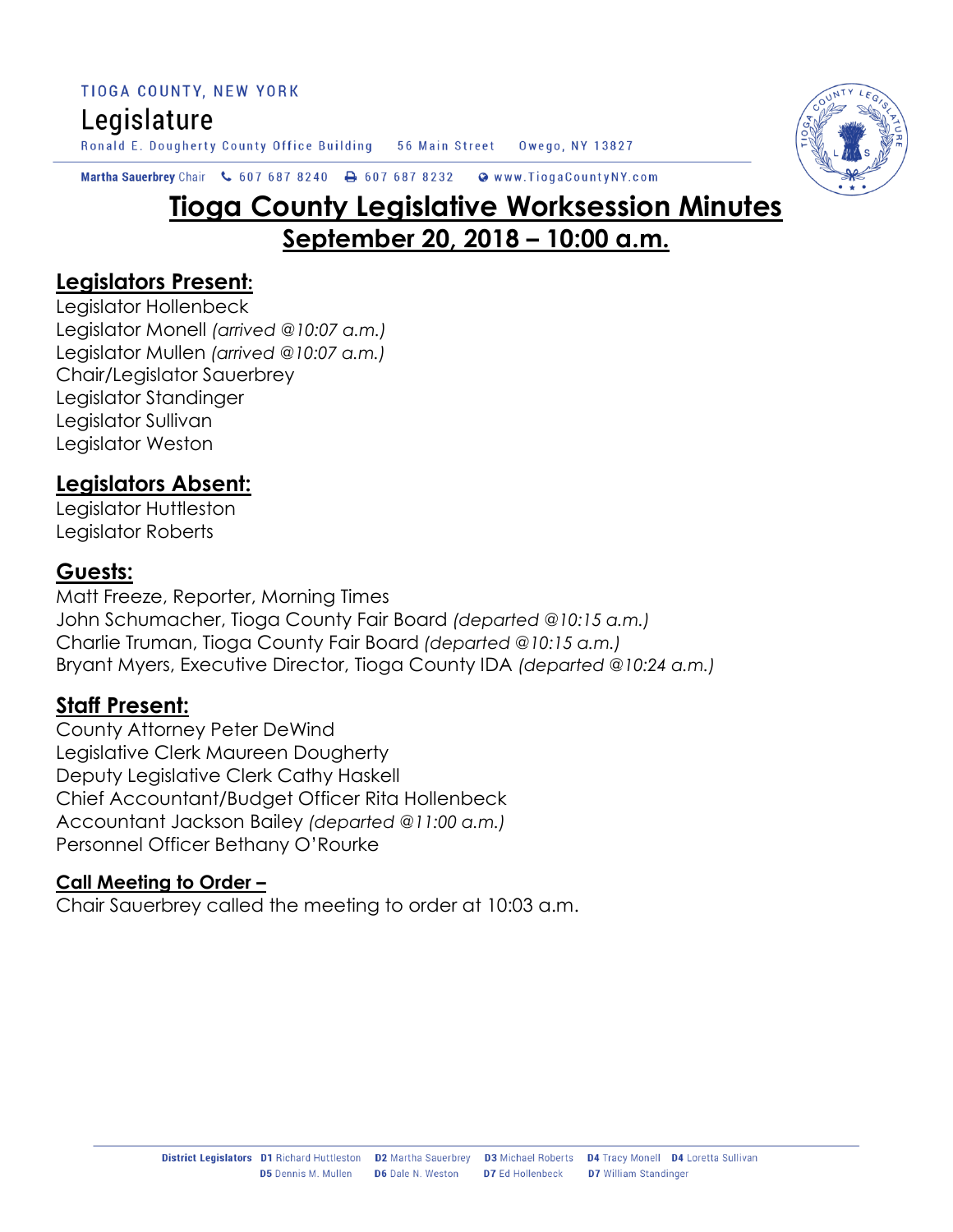#### **Tioga County Fair Report –**

Mr. Schumacher reported he is here on behalf of Tioga County Fair Board President, Jonathan Marks, to provide an update to the Legislature on this year's fair and thank to them for their continued support. Mr. Schumacher especially noted the assistance received from Commissioner of Public Works Hammond. Mr. Schumacher reported this year's fair was successful and finally in the black after several years. Mr. Schumacher reported the "pay-oneprice" contributed to the success of this year's fair. Mr. Schumacher reported Tioga County is one of the few remaining volunteer fairs with approximately 400 volunteers. Mr. Schumacher reported attendance increased by approximately 50%. Mr. Schumacher reported the Fair Board was able to secure Gillette Shows for this year's fair with a commitment they will return again next year.

Mr. Schumacher reported NYS has earmarked \$5 million dollars specifically for County fairs for infrastructure purposes only. Mr. Schumacher reported the grant application spans over three years and the Tioga County Fair Board applied and completed phase one and is in the process of applying for phase two. Mr. Schumacher reported Tioga County is eligible for \$95,000 per fair over the course of this three-year grant. Mr. Schumacher reported the application process is time-consuming and spanned over several months.

Chair Sauerbrey inquired as to who owns the fairgrounds property. Mr. Truman reported the Tioga County Agricultural Society owns from the walkway in front of the cattle barns to the back fence, as well as the recently acquired baseball field owned by the school district. Mr. Truman reported the Village of Owego owns the remaining area that spans from the walkway to the front of the fairgrounds on Route 17c, however, the Agricultural Society is allowed 100% use of the entire fairgrounds during fair week.

Mr. Truman reported this year's primary improvement was the cattle barns for purpose of highlighting agriculture in Tioga County. Mr. Truman reported he is hopeful that at some point the Amish will become involved in the fair.

Mr. Truman reported the next step involves changing the front of the current grandstand, as the time has come where grandstand seating is not adequate. The improvements include removing the current announcer's tower and extending back 125 feet across by 125 feet to bring the grandstand all the way around. This will allow for additional seating, as well as moving the public across the track safely. Mr. Truman reported discussion has occurred with the Village of Owego and they are 100% in favor of this proposed change. Mr. Truman reported enlarging the grandstand area will also open up the opportunity for larger events. Mr. Truman reported the open bleachers in front of the current grandstand are wooden and need replacement. Mr. Schumacher reported the grandstand improvement project could be incorporated into phase two of the NYS grant.

Chair Sauerbrey suggested Mr. Truman and Mr. Schumacher contact ED&P Director Tinney to discuss whether this could possibly be an opportunity for the Downtown Revitalization Initiative (DRI).

Legislator Weston reported there are historical grant funding opportunities available for this type of restoration and encouraged them to explore this option.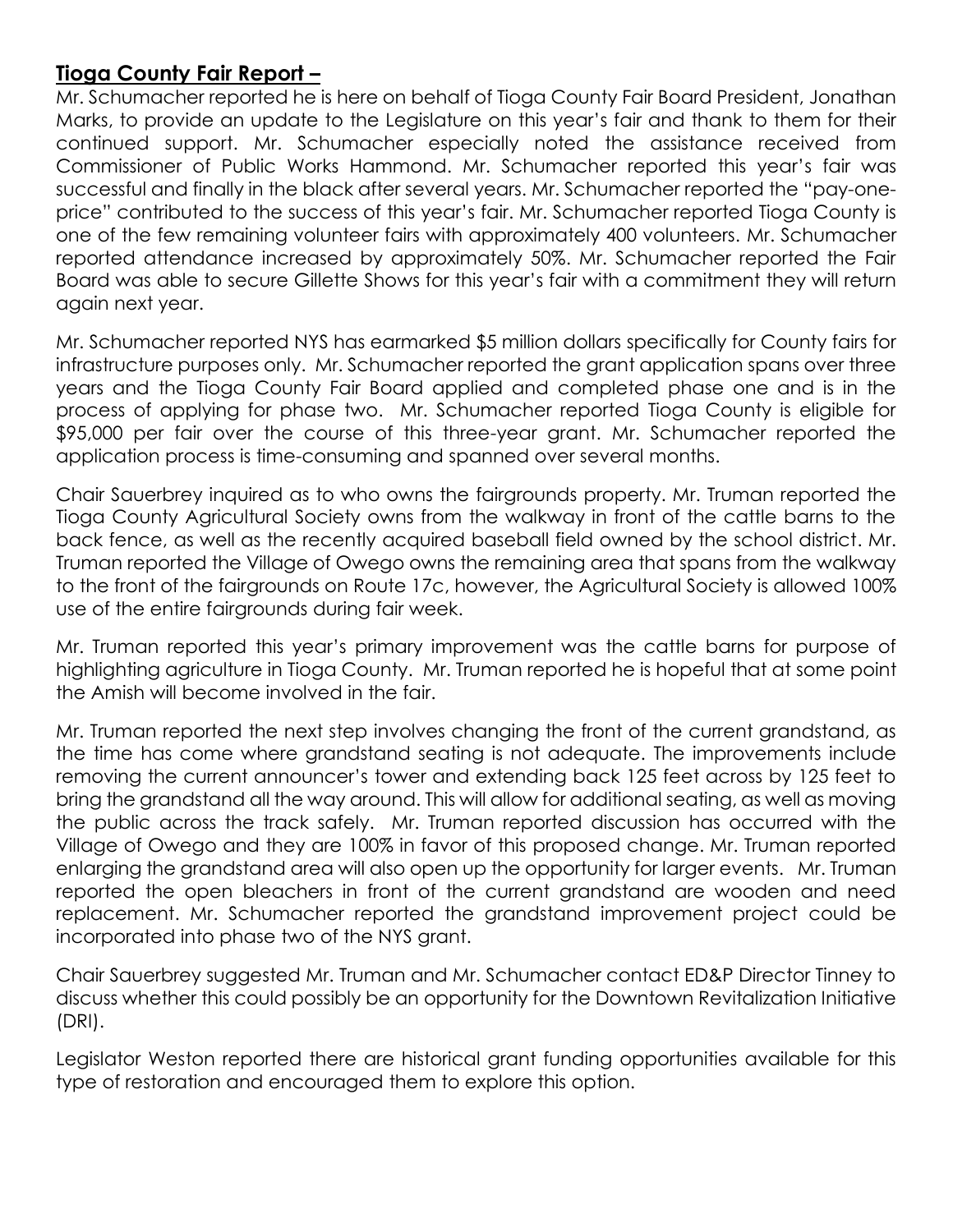#### **IDA Cost Benefit Analysis for Project Steel -**

IDA Executive Director Myers distributed copies of the Cost Benefit Analysis (CBA) for TBD HD, LLC. Mr. Myers reported this project started in November 2017 with the company discussing the purchase of IDA-owned property in Nichols, however, the company decided against this property and ultimately chose to pursue property in the Town of Owego.

Mr. Myers reported TBD HD, LLC is the company that applied for the financial assistance. This company is a steel galvanizing company that uses processes to coat steel. Mr. Myers reported TBD HD, LLC construction plan includes purchase of new machinery and equipment, 42,000 sq. ft. building, and an additional 5,000 sq. ft. office space. Mr. Myers reported the 47,000 sq. ft. facility would be located on 34-acres currently under contract for purchase by the Tioga County IDA. Mr. Myers reported the anticipated land purchase, building construction, equipment purchases, soft costs and other fees is estimated at \$13.9 million.

Mr. Myers reported TBD HD, LLC has applied for a standard real property tax abatement and standard sales tax abatement. Mr. Myers reported the company would not be taking a mortgage for the facility, therefore, no mortgage tax abatement offered.

Mr. Myers reported the company is in the process of selecting an engineering firm and will begin their official site plan work and local approval process shortly.

Mr. Myers reported the proposed site is the former Town of Owego gravel pit. Mr. Myers reported the project creates an anticipated new workforce of 34 employees with an estimated new payroll of \$1.3 million dollars by 2019. Mr. Myers reported the average wage is \$39,000, which is approximately \$10,000 higher than the average wage in Tioga County at this time. Mr. Myers reported project construction expected to begin this fall with anticipated completion by May-June 2019.

Mr. Myers reported the taxable items related to the construction, equipment purchases, and working capital anticipated expenses is \$8.3 million dollars. Mr. Myers reported the company asked the IDA to provide a sales tax savings estimated at \$671,000, which translates to \$335,000 for state and local portions.

Mr. Myers reviewed the proposed PILOT schedule for the real property portion identifying the current tax rates for 2018 with a 2% escalator each following year. Over the course of the PILOT, Mr. Myers reported the County could expect to receive approximately \$231,000 in real property tax revenue that is not currently collected. Mr. Myers reported it is important to note the Town of Owego is the current property owner, therefore, zero taxes are being collected at this time.

Mr. Myers reported there is a possibility of adding an additional 30 jobs subsequent to 2019.

Mr. Myers reported TBD HD, LLC is currently working on their wellhead permit application and the local approval is done.

Mr. Myers reported he made this same presentation to the Town of Owego earlier this week and they fully support this project.

Mr. Myers is requesting a letter of support from the Tioga County Legislature for this project.

Mr. Myers reported the IDA would be hosting a public hearing on September 27, 2018 in the Hubbard Auditorium.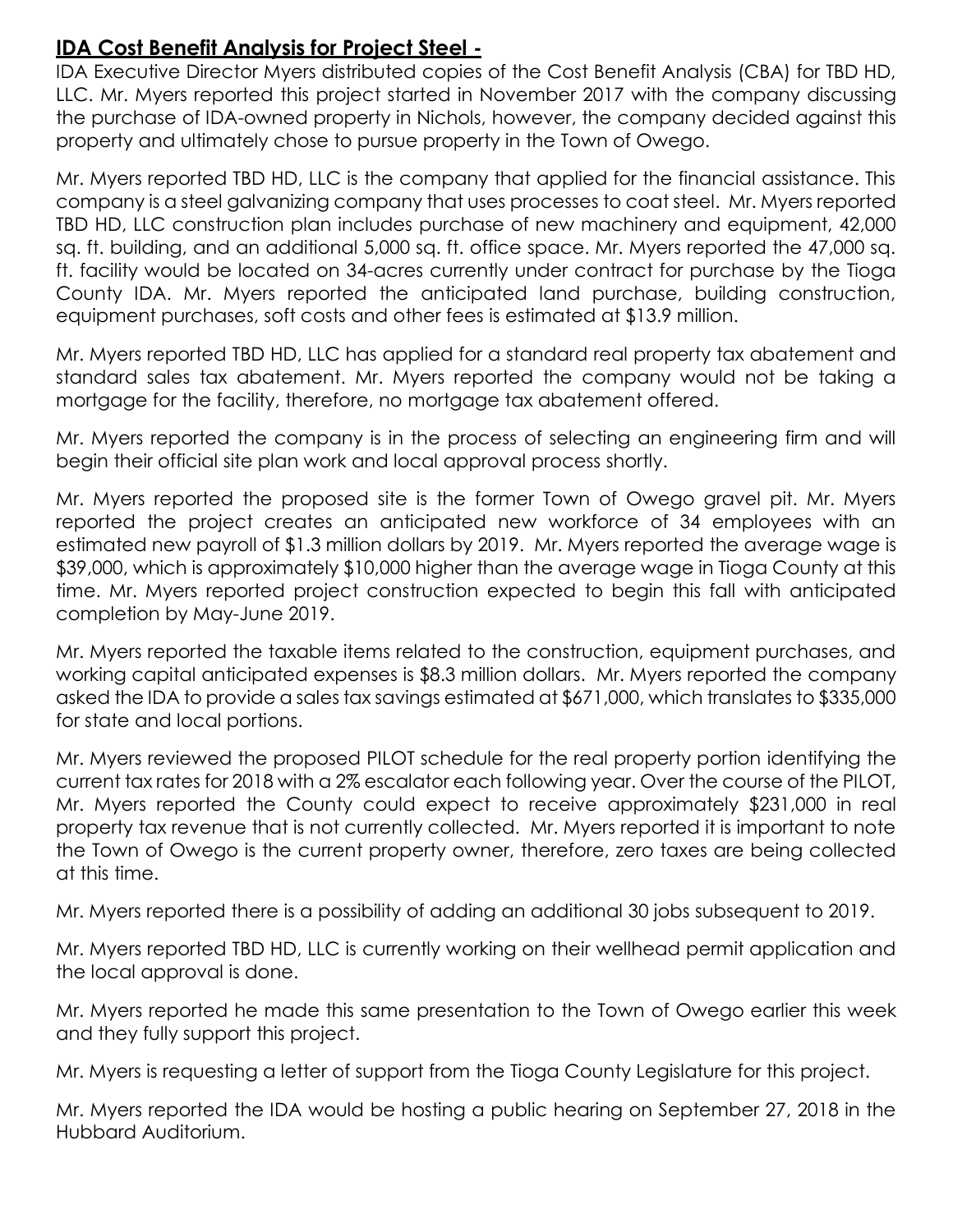Legislator Standinger inquired about truck traffic. Mr. Myers reported approximately 10 trucks per day. Mr. Myers reported the company would be utilizing Corporate Drive as a means of accessing the property.

Legislator Weston inquired about emissions into the atmosphere. Mr. Myers reported largely it is steam, however, they will be doing their environmental review. Mr. Myers reported his understanding is that any by-products created because of this process will be trucked out, disposed of, and treated properly in a facility in PA or NJ.

Legislator Weston inquired about required job skills and whether the workforce will need to come from outside the County. Mr. Myers reported the majority is unskilled labor, therefore, a possibility of utilizing dislocated workers due to the Sanmina closing. Mr. Myers reported the company shared they will be hiring a facility manager from outside the County.

On a straw poll vote, all Legislators were in favor of granting a letter of support on Legislature letterhead with Legislators Huttleston and Roberts being absent.

**ACTION: Mr. Myers will draft a letter of support for Chair Sauerbrey's signature.** 

**UPDATE: Letter of support signed by Chair Sauerbrey on this date and given to IDA Executive Director Myers.** 

# **2019 Budget Update -**

Budget Officer Hollenbeck reported there are three outstanding areas she would like to address and accomplish today:

- 1. Finalize outside agencies decisions
- 2. Provide information regarding fringe benefits for 2019 budget
- 3. Review Capital budget

#### **Outside Agency Funding:**

- *All outside agencies (exception Soil & Water) –* Legislature decision made at the 9/6/18 worksession to maintain outside agencies funding at the 2018 amounts.
- *Soil & Water –* Legislature decision made at the 9/6/18 worksession to afford Soil & Water an additional \$10,000 increase.
- *Finger Lakes Wine Association –* Legislature previously agreed and is obligated to \$60,000 per year over the course of the next three years.
- *Tourism Office -* Ms. Hollenbeck reported the only unresolved issue is the additional \$20,000 for the Tourism Office. Ms. Hollenbeck reported the Legislature granted the Tourism Office last year \$25,000 for their moving expenses into the Visitor's Center. Ms. Hollenbeck reported this year's \$20,000 is in addition to their capped \$150,000 funding.
- *Library Funding -* Ms. Hollenbeck received an email request to increase the library funding. Ms. Hollenbeck reported the County currently funds approximately \$70,000 per year to the local libraries, which also includes the Finger Lakes Library System. Ms. Hollenbeck reported the new 2019 request is over a \$5,000 increase for primarily two libraries; Berkshire Library for an additional \$1,388 and Tappan Memorial Library for an additional \$4,000.

Based on last year's worksession minutes, Ms. Hollenbeck reported Tourism indicated their request would be more than a one-year request, but the Legislative straw poll vote only addressed approval for \$25,000 for the first year.

Legislator Mullen reported this does not preclude the Tourism Director from coming back and asking for additional requests through a budget modification, as the County has a contingency fund. Ms. Hollenbeck concurred, as the contingency fund is set up out of the general operating fund for utilization by departments or outside agencies. Ms. Hollenbeck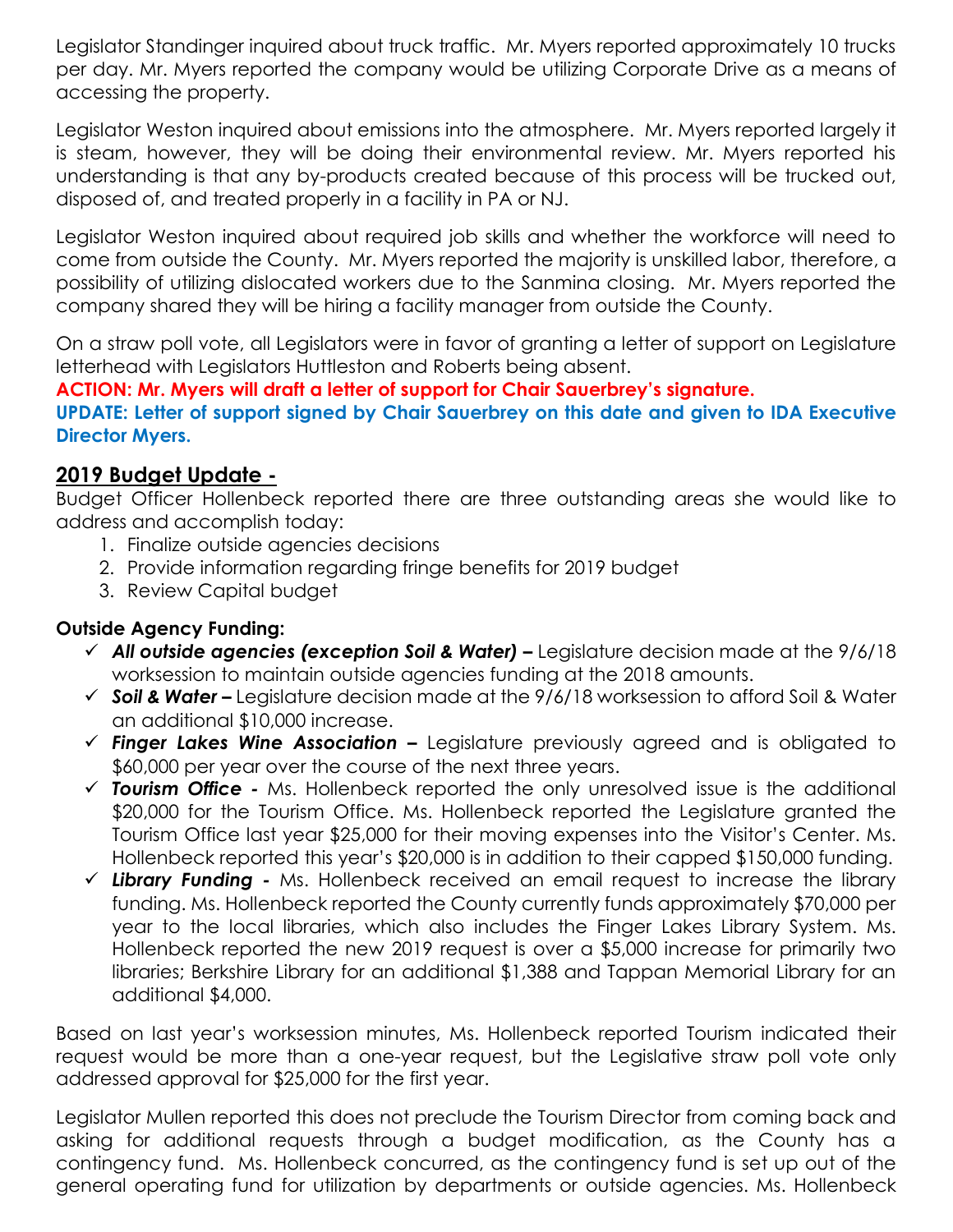reported most years the full contingency account amount has not been used, however, this year we are close.

Chair Sauerbrey reported if the Legislature were going to lend any additional support to an outside agency she prefers this occur during the budget process versus using contingency account funds and budget modifications during the year.

Chair Sauerbrey reported she would like to see the Tourism Office established in their new location.

On a straw poll vote, all Legislators were in favor of supporting the \$20,000 additional increase to Tourism for the 2019 budget with the understanding that each year the Tourism Office will need to approach the Legislature with their annual requests during the budget process just like all other outside agencies with Legislators Huttleston and Roberts being absent.

In regards to the additional library fund requests, Legislator Standinger reported he does not have an issue with an increase, but unsure as to whether it should be for the amount requested.

Legislator Hollenbeck reported he believes the libraries should pursue donations through community businesses and individuals.

On a straw poll vote, Legislators Mullen and Standinger were in favor of supporting the additional library fund request with Legislators Hollenbeck, Monell, Weston, Sullivan, and Sauerbrey not in favor and Legislators Huttleston and Roberts being absent. Straw poll vote failed and no additional increase would be granted to the libraries for the 2019 budget year.

#### **Capital Budget Requests:**

Ms. Hollenbeck reported she is waiting for Legislator Roberts and Mr. Hammond to finalize a decision regarding four pieces of equipment, which includes a dump truck, mechanic truck, one-ton flat bed, and truck box repair and lift gate. This is all part of the Public Works Capital Plan for both building maintenance and repair, as well as vehicle refresh and equipment. Ms. Hollenbeck reported she failed to ask the question whether these are new or replacement equipment requests.

Ms. Hollenbeck reported vehicles are refreshed from the County's current fleet and Public Works maintains a refresh plan for all county vehicles.

Ms. Hollenbeck reported there was an \$8,000 increase in the IT Capital Budget for computer equipment to replace the plotter for GIS.

Chair Sauerbrey inquired as to whether some of this additional funding could come out of the established reserve accounts. Ms. Hollenbeck reported the reserve accounts could be accessed for these purchases with the exception of the road/paving projects as they are reimbursed 100% through CHIPS funding and vehicles. Ms. Hollenbeck reported the Capital Infrastructure, Equipment, and Land Reserve account could fund Public Works equipment. The Hardware/Software Reserve Accounts could fund the IT computer equipment. In addition, funds are being set aside in the Hardware/Software reserve accounts for the replenishment of all voting machines.

Ms. Hollenbeck reported some of the building project expenses could also come out of the reserve accounts if it adds any value to the building or project. For example, the Public Safety building renovation, equipment such as generators and boilers, could all be funded through the reserve accounts.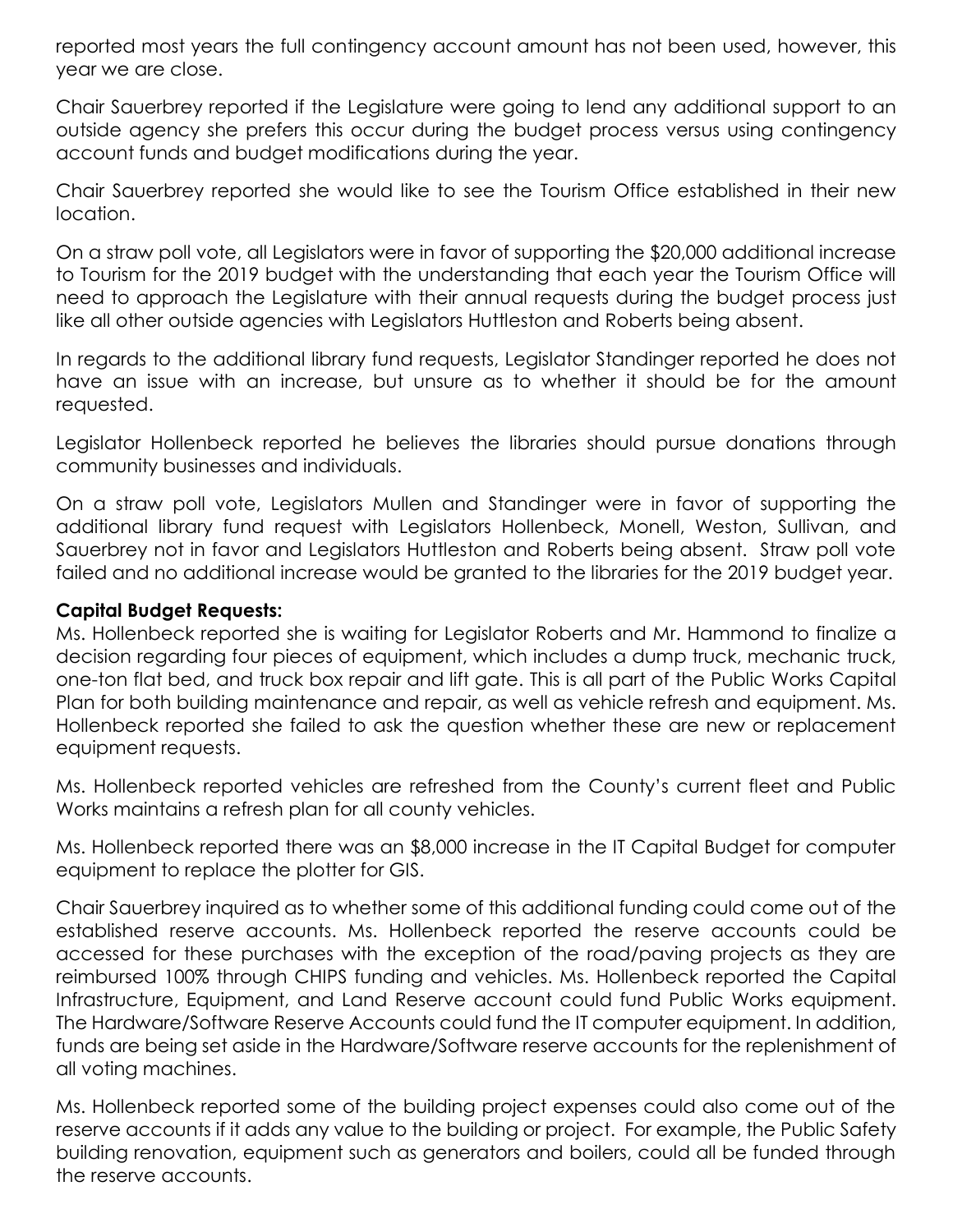The Legislature has the option every year during the budget process to determine whether to utilize capital reserve accounts and/or capital funds.

At the end of 2017, Ms. Hollenbeck reported there was \$10 million dollars in the Capital Fund and \$7 million dollars projected for year-end 2018. Ms. Hollenbeck reported of the \$7 million dollars, there is approximately \$3 million dollars in reserve accounts. Ms. Hollenbeck reported going into the 2019 budget year, Ms. Hollenbeck does not foresee any issues with the capital budget as it stands currently.

Legislator Sullivan reported she believes most, if not all, of these four pieces of Public Works equipment is replacement and not brand new "wish list" items. Chair Sauerbrey concurred stating the Public Works Committee would have previously vetted these items.

Ms. Hollenbeck reported the Sheriff's Office, as well as Social Services are requesting five new vehicles. Ms. Hollenbeck reported Mr. Hammond reviewed each Department's request and stated all requested vehicles are necessary. Ms. Hollenbeck further reported Social Services receives 75% reimbursement.

On a straw poll vote, all Legislators were in favor of Ms. Hollenbeck moving forward with the capital budget as it currently exists using as much of the reserve account funding as possible. Also, acknowledged that Legislator Roberts and Mr. Hammond still need to finalize a decision on the four outstanding pieces of equipment with Legislators Huttleston and Roberts being absent.

#### **Fringe:**

Ms. Hollenbeck reported she is still putting the fringe information into each of the departmental budgets. Ms. Hollenbeck reported there are eight different fringe benefits for each staff person in each department.

Ms. Hollenbeck reported if we had not seen the reduction in retirement, workers' comp, and unemployment insurance, the County would have seen a much larger bottom line number increase. Ms. Hollenbeck reported the health insurance increased by 9.5%. In addition to the increased health insurance, Ms. Hollenbeck reported the HRA deductible utilization rate was budgeted at 70% in 2018 and currently projected to be at 80% by year-end. Based on this information, Ms. Hollenbeck increased the 2019 HRA utilization rate to 80%. Currently, the YTD information after eight months is approximately \$780,000 and approximately \$800,000 was budgeted. Ms. Hollenbeck provided the Legislature with prior year information and changes, as well as the 2019 budget amounts.

Ms. Hollenbeck reported salaries are up, but the overall retirement costs are down due to rate changes.

Ms. Hollenbeck reported 2018 YTD the County has only had \$3,000 in unemployment insurance claims whereas \$20,000 is budgeted annually. Ms. Hollenbeck reported the last three consecutive years there has been less than \$10,000 in claims. Based on historical information, Ms. Hollenbeck reported the budgeted amount could be reduced. Ms. Hollenbeck reported the County has a trust account that was established several years ago specifically for unemployment insurance claims that is outside of the general operating fund. The amount in this trust account is currently \$68,000. Ms. Hollenbeck reported she is hoping to dissolve this trust account via resolution and put the funds back into the general operating fund where they originated, as the County has had minimal claims in the last eight years and funds are budgeted annually.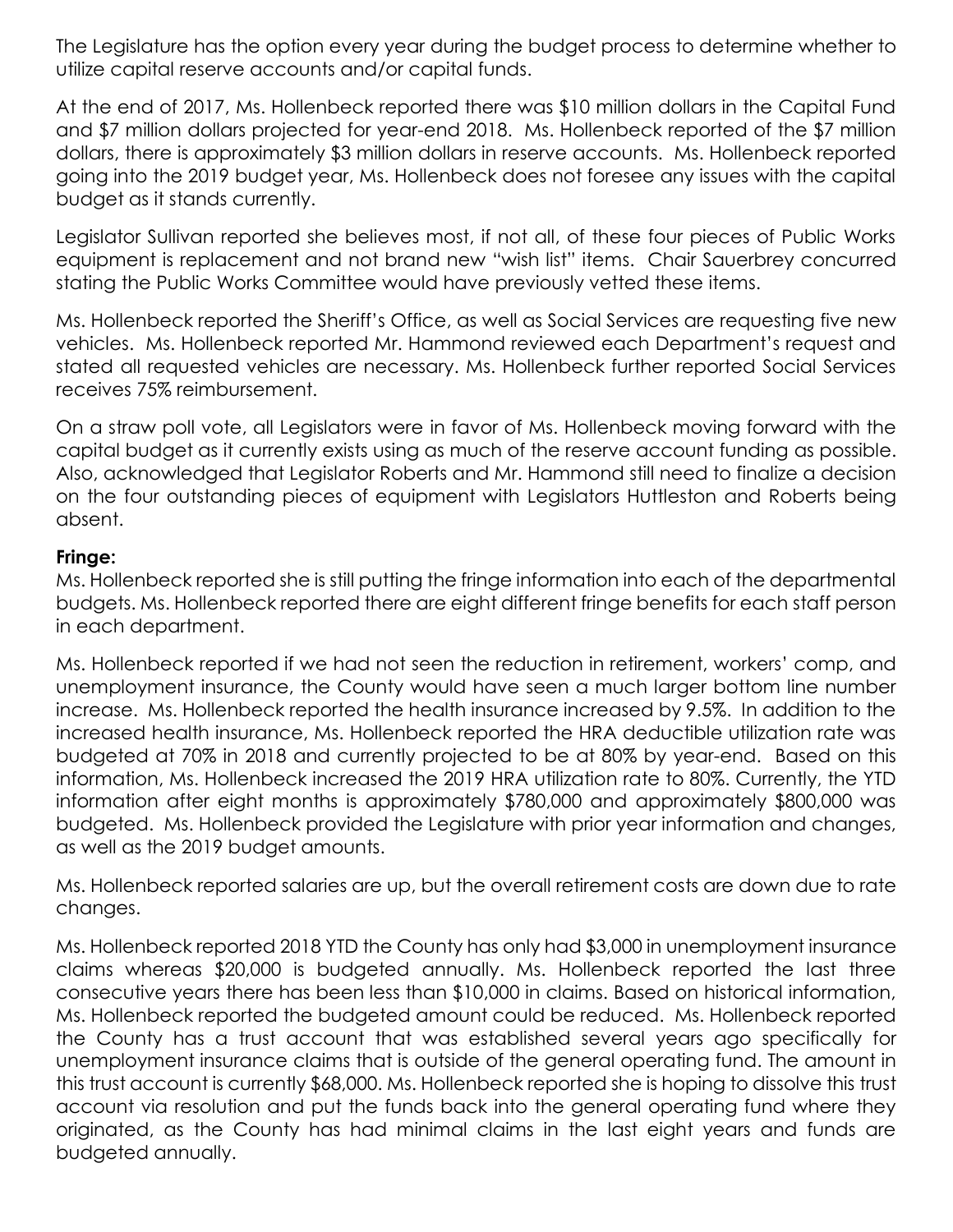Legislator Sullivan inquired as to when this trust account used last. Ms. Hollenbeck reported the trust account was established in the late 1970's to early 1980's and was originally funded with \$77,000. Ms. Hollenbeck reported the last account activity was in the early 1990's for \$11,000. Ms. Hollenbeck reported this is an expendable trust account and not a reserve account.

In regards to actual costs, Legislator Sullivan inquired as to the 10-year average of actual costs. Ms. Hollenbeck reported she could verify one year where claims were in the \$20,000 range, however, all other years were under \$10,000.

Ms. Hollenbeck reported salaries and fringe increased by \$1.2 million dollars from 2018 to 2019 due to the positions that were previously created/added. Ms. Hollenbeck reported additional fund balance would most likely need to be appropriated.

# **Approval of Worksession Minutes – September 6, 2018:**

Legislator Sullivan motioned to approve the September 6, 2018 Legislative Worksession minutes as written, seconded by Legislator Hollenbeck with Legislators Hollenbeck, Monell, Mullen, Sauerbrey, Standinger, Sullivan, and Weston voting yes with Legislators Huttleston and Roberts being absent. Motion carried.

# **Action Items:**

# **ACTION ITEMS FROM AUGUST 9, 2018:**

#### **ACTION ITEM #1– 8/9/18 – Delinquent Property Process –**

Chair Sauerbrey, County Attorney DeWind, and Treasurer McFadden met on September 11, 2018 to discuss the auction process and how the Treasurer does the redemption of properties. Chair Sauerbrey reported Mr. McFadden does not follow the current policy, however noted that he is not doing anything wrong and is working within his authority. Chair Sauerbrey reported Mr. McFadden was encouraged to move back the process to avoid any last minute issues.

Mr. DeWind reported it is a matter of how much negotiating was occurring in between filing the final petitions and taking title of the properties. Chair Sauerbrey reported Mr. McFadden explained this is a similar process across the State. Chair Sauerbrey also reported the Treasurer's Office make several attempts to contact the property owners regarding notification of late taxes right up until such time the property is being foreclosed.

Legislator Monell reported a significant amount of money is expended on the numerous attempts made and believes Mr. McFadden is looking out for the County's best interest.

Mr. DeWind reported the current practice reduces the number of properties required to go through the entire foreclosure process. Mr. DeWind reported if we established a deadline for date of redemption, based on the current policy, Mr. McFadden could financially return or sell-back to the original owners or next of kin without taking the properties back to the Legislature. The policy is written that if there is a financial interest such a lienholder that has been foreclosed at time we take title, then the property is gone. Based on the current policy, Mr. DeWind reported once the County takes title to the property there is no real way to sell the property back to the owner or family members.

Based on the information obtained, Mr. DeWind reported we are going to continue our current practice of taking properties on a case-by-case basis for extenuating or strange circumstances and bring them back to the Legislature for discussion. **This action item is completed and will be removed from the Action Items List.**